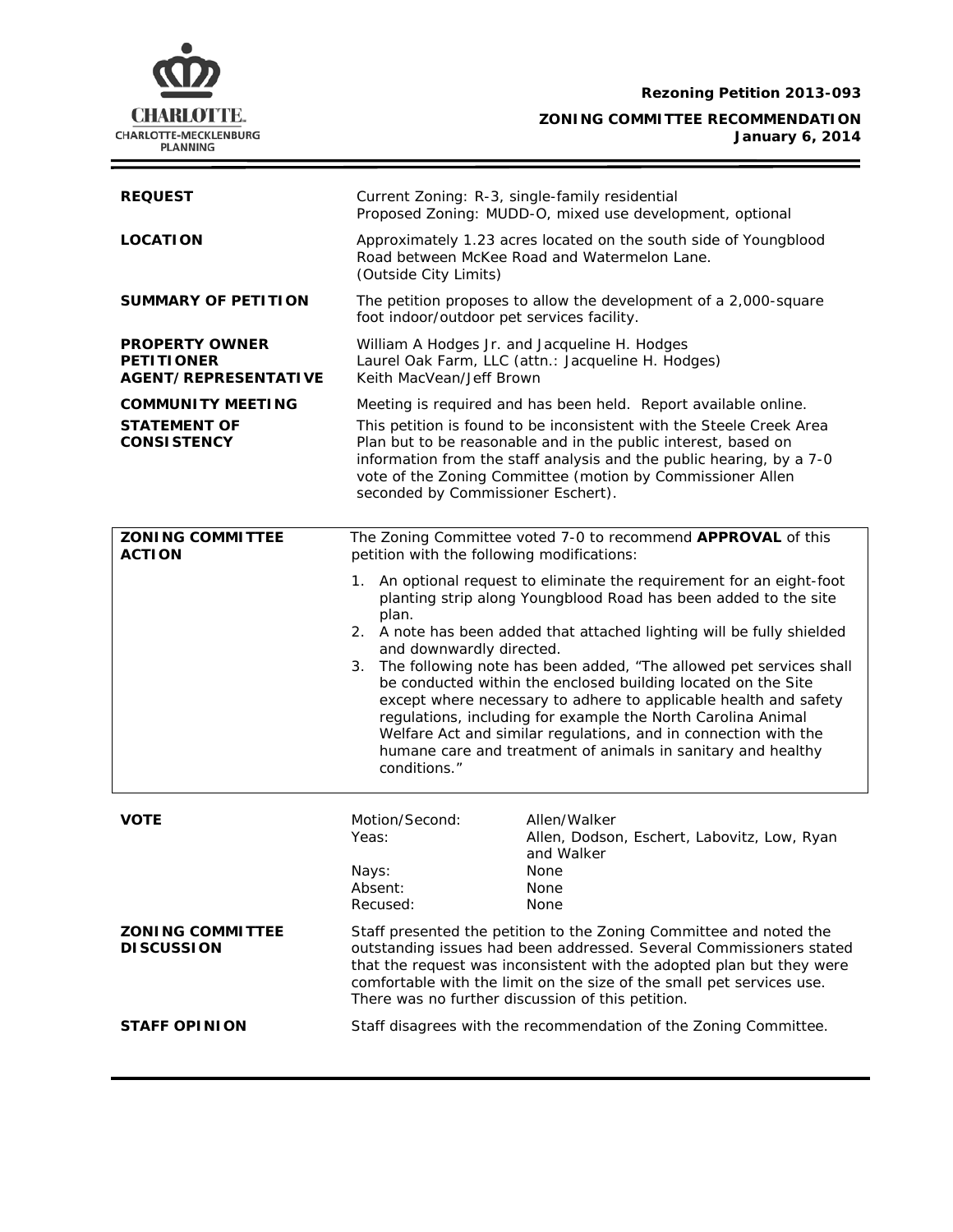# **FINAL STAFF ANALYSIS**

#### **(Pre-Hearing Analysis online at [www.rezoning.org\)](http://www.rezoning.org/)**

#### **PLANNING STAFF REVIEW**

#### • **Proposed Request Details**

- The site plan accompanying this petition contains the following provisions:
	- A proposed 2,000-square foot indoor/outdoor pet services facility with outdoor walking and exercise area.
	- A proposed detached dwelling unit if the indoor/outdoor pet services facility is not developed.
	- A note that states: "The allowed pet services shall be conducted within the enclosed building located on the Site except where necessary to adhere to applicable health and safety regulations, including for example the North Carolina Animal Welfare Act and similar regulations, and in connection with the humane care and treatment of animals in sanitary and healthy conditions."
	- Subdivision of 1.23 acres from a larger tract for the proposed use. Remainder of tract containing an existing residence and farm is to remain R-3 (single family residential).
	- A 15-foot Class C buffer abutting the residentially zoned property northeast of the subject site.
	- A 30-foot setback provided along Youngblood Road.
	- Existing trees along eastern edge of the property to remain.
	- The proposed structure will be residential in character and comply with the MUDD (mixed use development) standards.
	- Detached signage limited to 12 square feet in area and wall signage limited to 10 square feet per building wall.
	- Detached site lighting limited to 15 feet in height.
	- Attached lighting will be fully shielded and downwardly directed.
	- A cross-access easement will be created to allow the joint use of the driveway by the R-3 (single family residential) property, across the proposed MUDD-O (mixed use development, optional) parcel for the indoor/outdoor pet use.
	- Outdoor kennels are prohibited on the site and pets utilizing the outdoor walking and exercise area will be attended at all times.
	- The outdoor exercise area will not extend beyond the parking area to provide additional separation from the R-3 (single family residential) northeast of the site.
	- Optional provisions include:
		- Reduced separation requirement between outdoor pet services and residential zoning districts from 300 feet to 15 feet.
		- Elimination of the requirement for a five-foot wide sidewalk connection from the building/use to the public sidewalk system along Youngblood Road.
		- Elimination of the eight-foot planting strip and six-foot sidewalk required along Youngblood Road.
		- Allowance for parking and maneuvering between the building/use and the setback along Youngblood Road.

### • **Public Plans and Policies**

- The *Steele Creek Area Plan* (2012) recommends single family residential with a density not to exceed four dwelling units per acre.
- The petition is inconsistent with the *Steele Creek Area Plan*.

**DEPARTMENT COMMENTS** (see full department reports online)

- **Charlotte Area Transit System:** No comments received.
- **Charlotte Department of Neighborhood & Business Services:** No issues.